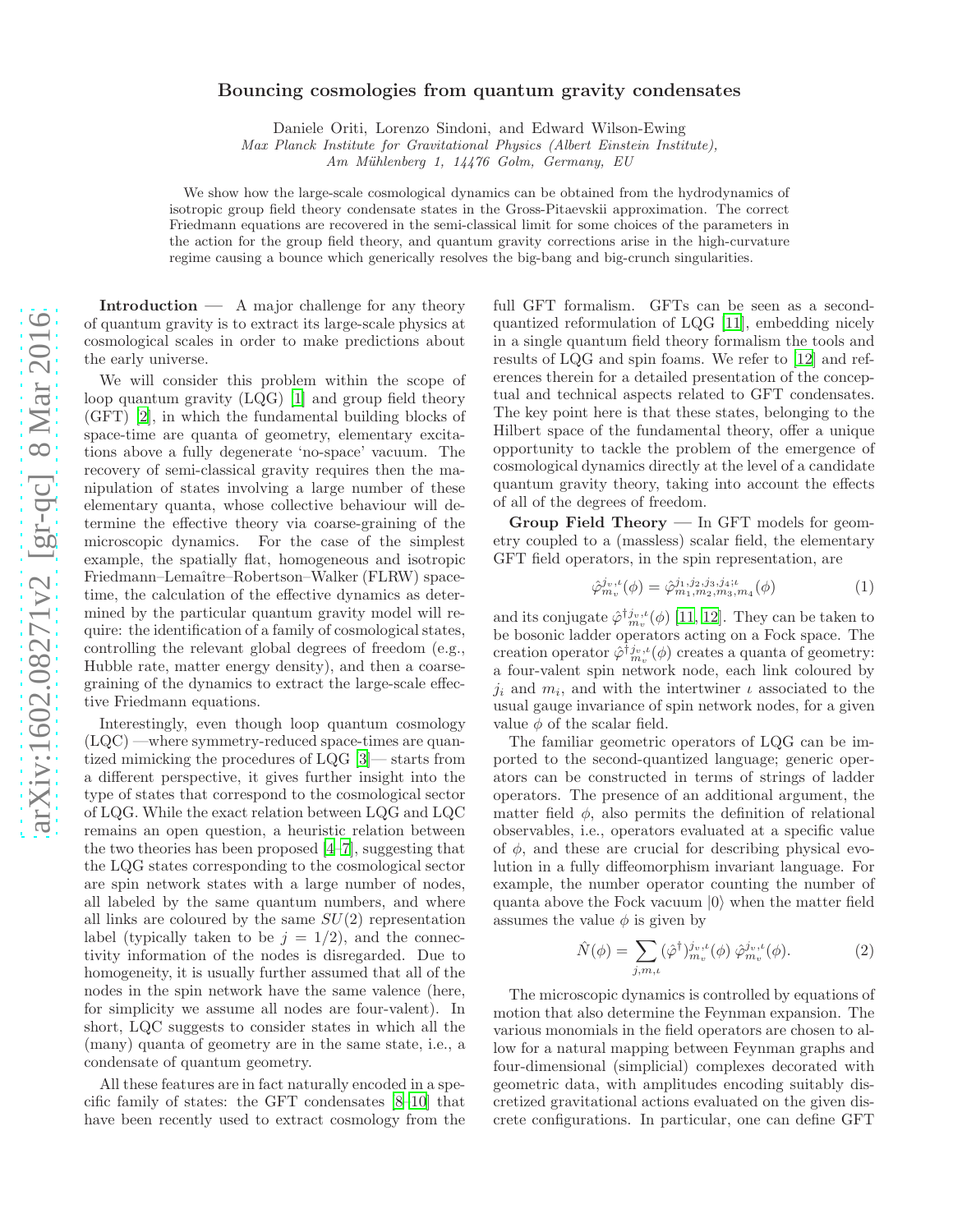models where these amplitudes exactly match any desired spin foam amplitudes (e.g., those directly motivated from LQG). These are easily generated starting from simple action functionals, that we split into linear and nonlinear parts as  $S[\varphi, \bar{\varphi}] = K[\varphi, \bar{\varphi}] + V[\varphi, \bar{\varphi}]$ , with the kinetic term encoding the edge amplitude of the spin foam model and having the form (with a minimally coupled massless scalar field)

$$
K = \sum_{j,m,\iota} \int d\phi_1 d\phi_2 \left[ \bar{\varphi}_{m_{v_1}}^{j_{v_1,\iota_1}}(\phi_1) \, \varphi_{m_{v_2}}^{j_{v_2,\iota_2}}(\phi_2) \times K_{m_{v_1},m_{v_2}}^{j_{v_1,j_{v_2},\iota_1,\iota_2}}((\phi_1 - \phi_2)^2) \right], \tag{3}
$$

while the potential  $V[\varphi,\bar{\varphi}]$  encodes the vertex amplitude. is of fifth order in the field variables  $\varphi$  and  $\bar{\varphi}$  (for simplicial GFT models) and is local in the scalar field  $\phi$ .

It is convenient to rewrite the kinetic term as a derivative expansion in  $\phi$  in the field variable  $\varphi_{m_{v_2}}^{j_{v_2},\iota_2}(\phi_2)$  around  $\phi_2 = \phi_1 = \phi$ , giving

$$
K = \sum_{n=0}^{\infty} \sum_{j,m,\iota} \int d\phi \, \bar{\varphi}_{m_{v_1}}^{j_{v_1},l_1}(\phi) \varphi_{m_{v_2}}^{j_{v_2},l_2}(\phi) (K^{(2n)})_m^{j,\iota}, \quad (4)
$$

where the notation on  $K_m^{j,\iota}$  has been compressed, and

$$
(K^{(2n)})_m^{j,\iota} = \int \mathrm{d}u \, \frac{u^{2n}}{(2n)!} K_m^{j,\iota}(u^2). \tag{5}
$$

In cases where the difference between  $\phi_1$  and  $\phi_2$  in [\(3\)](#page-1-0) is small compared to the Planck mass (i.e., a slowly changing scalar field), a good approximation to the full kinetic term can be provided by a truncation of the derivative expansion. This is the case we will consider here, keeping only the first two non-trivial terms  $n = 0$  and  $n = 1$ .

Finally, for a GFT model with the action  $S[\varphi, \bar{\varphi}]$ , the quantum equations of motion for a state  $|\Psi\rangle$  are simply

<span id="page-1-1"></span>
$$
\frac{\widehat{\delta S}}{\delta \bar{\varphi}} \left| \Psi \right\rangle = 0,\tag{6}
$$

together with the conjugate of this equation.

As with any interacting field theory, it is not possible to obtain the general solution of these equations. The particular formulation given by GFT, however, allows us to make use of ideas and methods that are used in analogous problems in condensed matter physics. We will seek some state that approximates a full solution state  $|\Psi\rangle$ , at least for a restricted set of observables. The restriction to the case of homogeneous cosmologies suggests that these states should be modeled with a wave function homogeneity principle [\[8](#page-3-5)[–10,](#page-3-6) [14\]](#page-3-9), i.e., by condensate states in which the wave functions associated to the each of the quanta are the same.

Isotropic Condensates — The simplest way to model such cosmological states, including an arbitrary large number of quanta, is to use the field coherent states

<span id="page-1-2"></span>
$$
|\sigma\rangle = e^{-\|\sigma\|^2/2} \exp\left(\sum_{j,m,\iota} \sigma_{m_{\nu}}^{j_{\nu},\iota}(\phi)(\hat{\varphi}^{\dagger})_{m_{\nu}}^{j_{\nu},\iota}(\phi)\right)|0\rangle, \quad (7)
$$

where  $\sigma_{m_v}^{j_v,\nu}(\phi)$  is the condensate wave function and  $\|\sigma\|^2 = \int d\phi \, \|\sigma(\phi)\|^2$ . An important point here is that the condensate wave function is not normalized: rather the norm of  $\sigma_{m_v}^{j_v,\iota}(\phi)$ ,

$$
\|\sigma(\phi)\|^2 = \sum_{j,m,\iota} |\sigma_{m_v}^{j_v,\iota}(\phi)|^2,
$$
 (8)

is the expectation value of the number operator  $\hat{N}(\phi)$  on the condensate state  $|\sigma\rangle$  at the relational time  $\phi$ .

<span id="page-1-0"></span>These states have been extensively studied in the GFT context [\[8–](#page-3-5)[10\]](#page-3-6) as approximate solutions of the quantum equations of motion. As they neglect correlations between different quanta (and thus the connectivity of the spin network nodes), these are approximate solutions only in regimes in which the interaction term in [\(6\)](#page-1-1) is subdominant.

Since we are only interested in the homogeneous and isotropic degrees of freedom, it is possible to choose a particularly simple form of the condensate wave function by imposing that the condensate wave function be isotropic, i.e., that all of the spin labels be equal, and that the other geometric indices be uniquely defined by  $j$ . Hence, for an isotropic condensate wave function,

$$
\sigma_{m_v}^{j_v,\iota}(\phi) = C_{m_v}^{j_v,\iota} \cdot \sigma_j(\phi),\tag{9}
$$

where the  $C_{m_v}^{j_v,\iota}$  are uniquely determined by the value of  $j$  (in particular, the intertwiner is chosen so that it is an eigenvalue of the LQG volume operator and that its eigenvalue is the largest possible for a spin network node with four links all coloured by  $i$ , see [\[12](#page-3-8)] for details). Therefore, the coarse-grained degrees of freedom of isotropic GFT condensate states are entirely captured by the functions  $\sigma_i(\phi)$ , one for each spin.

The effective dynamics are obtained by asking that the condensate states [\(7\)](#page-1-2) approximately solve the quantum equations of motion [\(6\)](#page-1-1). To be specific, we assume a simple Gross–Pitaevskii form of the dynamics, obtained by taking the expectation value of the equations of motion:

<span id="page-1-3"></span>
$$
\langle \sigma | \frac{\widehat{\delta S}}{\delta \bar{\varphi}} | \sigma \rangle = 0, \qquad (10)
$$

which is clearly a weaker condition than [\(6\)](#page-1-1).

For the isotropic GFT condensate states [\(7\)](#page-1-2), and for a GFT model with a minimally coupled massless scalar field whose geometric contribution is based on the Engle– Livine–Pereira–Rovelli spin foam model [\[13](#page-3-10)] (the most developed one for 4D Lorentzian quantum gravity), [\(10\)](#page-1-3) gives the equation of motion for the  $\sigma_i(\phi)$ 

<span id="page-1-4"></span>
$$
A_j \partial_{\phi}^2 \sigma_j(\phi) - B_j \sigma_j(\phi) + w_j \bar{\sigma}_j(\phi)^4 = 0.
$$
 (11)

It is clear that the scalar field  $\phi$  is acting as a relational clock here and can be interpreted as 'time'. This will be important when extracting the coarse-grained cosmological dynamics from this condensate state. Here  $A_i$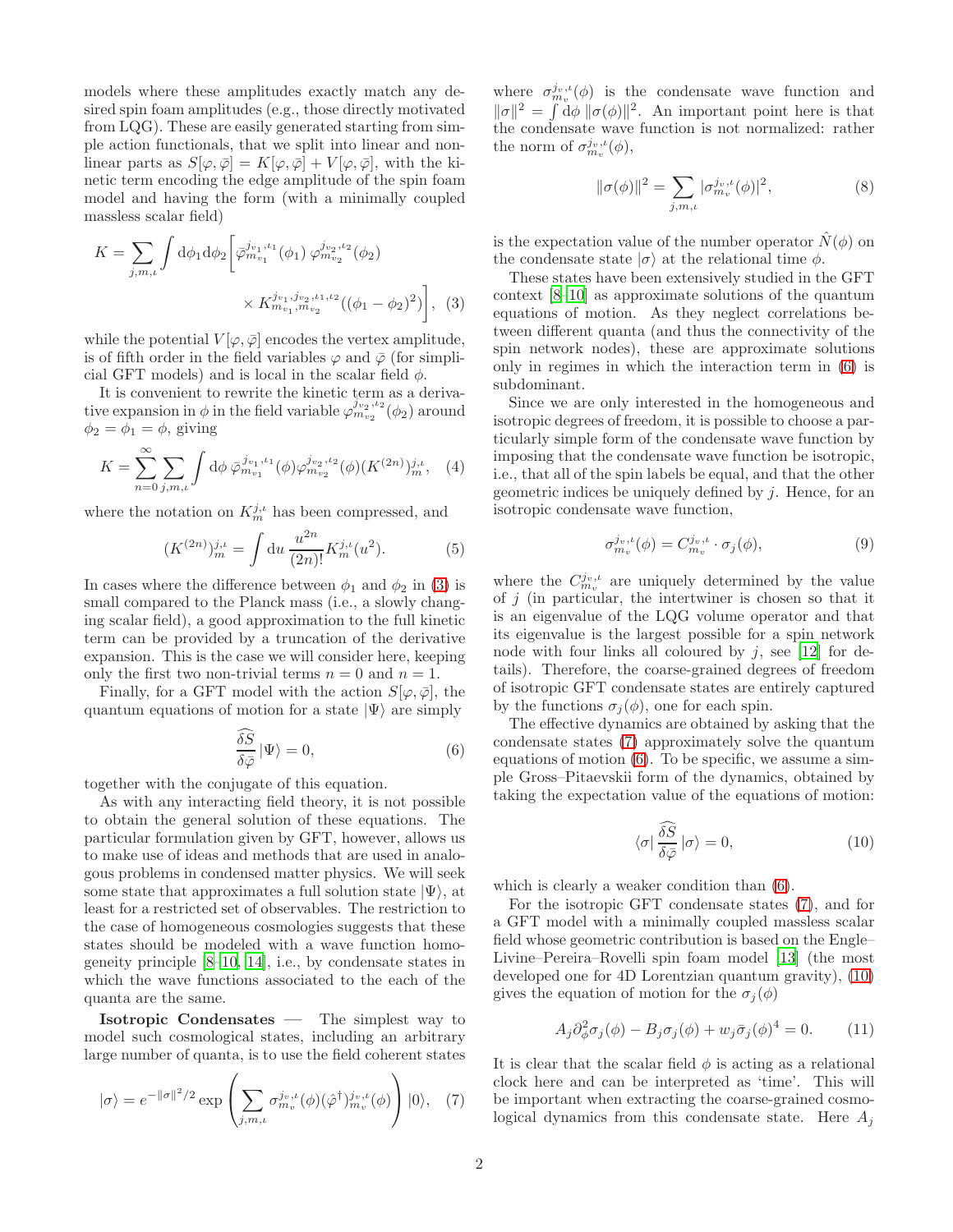depends on a combination of  $(K^{(2)})_m^{j,\iota}$  and  $C_m^{j,\iota}$ ,  $B_j$  depends on  $(K^{(0)})^{j,\iota}_m$  and  $C^{j,\iota}_m$ , while  $w_j$  (and the form of the fourth order term in the condensate wave function) depends on the specific form of  $V[\varphi,\bar{\varphi}]$  as well as  $C_m^{j,l}$ . We refer to [\[12](#page-3-8)] for the exact relations.

This Gross–Pitaevskii approximation of the dynamics, based on the ansatz [\(7\)](#page-1-2) for the quantum state, is expected to hold in a weakly interacting regime. Indeed, when the last term in  $(11)$  will become important for sufficiently large  $|\sigma_i(\phi)|$ , this approximation will no longer be valid [\[12\]](#page-3-8). In the 'strong interaction' regime, correlations between quanta (encoding connectivity information) will play a prominent role, and simple coherent states will have to be replaced by more elaborated condensate states (perhaps of the type introduced in [\[14](#page-3-9)]). Therefore, in the following we will only consider the mesoscopic regime in which there are a sufficient number of quanta for a hydrodynamical picture to exist, but small enough for the non-linear term in [\(11\)](#page-1-4) to be subdominant.

In this mesoscopic regime, rewriting  $\sigma_j(\phi) = \rho_j e^{i\theta_j}$  in terms of its modulus and phase, and denoting derivatives with respect to  $\phi$  by primes, [\(11\)](#page-1-4) gives the two equations of motion

<span id="page-2-0"></span>
$$
\rho_j'' - \left(m_j^2 + (\theta_j')^2\right)\rho_j \approx 0,\tag{12}
$$

$$
\rho_j \theta_j'' + 2\rho_j' \theta_j' \approx 0,\tag{13}
$$

with  $m_j^2 = B_j/A_j$ . In this approximation, the quantities

$$
E_j = (\rho'_j)^2 + \rho_j^2 (\theta'_j)^2 - m_j^2 \rho_j^2, \qquad (14)
$$

$$
Q_j = \rho_j^2 \theta_j',\tag{15}
$$

are conserved with respect to the relational time  $\phi$ . Then, using  $Q_j$ , [\(12\)](#page-2-0) becomes

<span id="page-2-1"></span>
$$
\rho_j'' - m_j^2 \rho_j - \frac{Q_j^2}{\rho_j^3} \approx 0.
$$
\n(16)

Emergent Friedmann Equations — To extract the dynamics of the large-scale coarse-grained cosmological observables, these observables must be related to the microscopic GFT degrees of freedom. In this case, this procedure is straightforward since the quantities of interest are the total volume and the momentum of the massless scalar field, evaluated at a (relational) time  $\phi$ .

These operators, evaluated on the isotropic GFT condensate states, are respectively

$$
V(\phi) = \sum_{j} V_j \,\rho_j(\phi)^2,\tag{17}
$$

where, given the definition of the isotropic condensate states,  $V_j \sim j^{3/2} \ell_{\rm Pl}^3$  is the largest eigenvalue of the LQG

volume operator for a spin network node with four links labeled by  $j$ , and

$$
\pi_{\phi}(\phi) = \frac{\hbar}{2i} \sum_{j} \left( \bar{\sigma}_{j}(\phi)\sigma_{j}(\phi)' - \bar{\sigma}_{j}(\phi)'\sigma_{j}(\phi) \right). \tag{18}
$$

It is easy to check that  $\pi_{\phi} = \hbar \sum_{j} Q_j$  and that therefore the momentum of the massless scalar field is a constant of the motion in this context. This is exactly the continuity equation: for an FLRW space-time with a massless scalar field, the continuity equation reduces to  $\pi'_\phi = 0$ .

Therefore, the only other equation of motion to be recovered in order to determine the coarse-grained cosmological dynamics is the Friedmann equation relating the Hubble rate to the energy density of the matter field. This can be calculated, using  $V' = 2\sum_j V_j \rho_j \rho'_j$ , to be

<span id="page-2-2"></span>
$$
\left(\frac{V'}{3V}\right)^2 = \left(\frac{2\sum_j V_j \rho_j \sqrt{E_j - Q_j^2/\rho_j^2 + m_j^2 \rho_j^2}}{3\sum_j V_j \rho_j^2}\right)^2.
$$
 (19)

This and  $\pi'_{\phi} = 0$  are the emergent (generalized) Friedmann dynamics coming from the microscopic GFT quantum equations of motion for isotropic condensate states.

In order to check that the correct semi-classical limit is obtained, we take  $\rho_j$  to be sufficiently large so that  $m_j^2 \rho_j^2$ is the dominant term in the square root in the numerator. (Note that strictly speaking, the semi-classical limit corresponds to the low curvature limit, not the large volume or large  $\rho_i$  limit. However, in FLRW space-times the terms that dominate in the Friedmann equation at low curvatures are the same as those that dominate at large volumes, simply because as the FLRW space-time expands the space-time curvature decreases.) Then, in this semi-classical limit

$$
\left(\frac{V'}{3V}\right)^2 = \left(\frac{2\sum_j V_j m_j \rho_j^2}{3\sum_j V_j \rho_j^2}\right)^2.
$$
 (20)

It is clear that in order to reproduce the classical Friedmann equation  $(V'/3V)^2 = 4\pi G/3$  (expressed in terms of the relational time  $\phi$ ), we must have  $m_j^2 = 3\pi G$  for all j. Therefore, we have shown that a rather large class of GFT models (those giving the correct value of  $m_i$ ) have a coarse-grained, large-scale dynamics of isotropic condensate states with modified Friedmann equations that have the correct semi-classical limit, and with quantum gravity corrections when the space-time curvature is sufficiently large. This is our first main result.

Note that this result also suggests that the classical Friedmann dynamics is a rather universal emergent feature of GFT quantum gravity (provided a discrete geometric interpretation of the kinematical data is possible), since most differences between specific microscopic models can be encoded in the interaction terms, which are here subdominant. This is consistent with the hydrodynamics perspective on cosmology we have adopted.

The quantum gravity corrections play an important role when the space-time curvature becomes large and